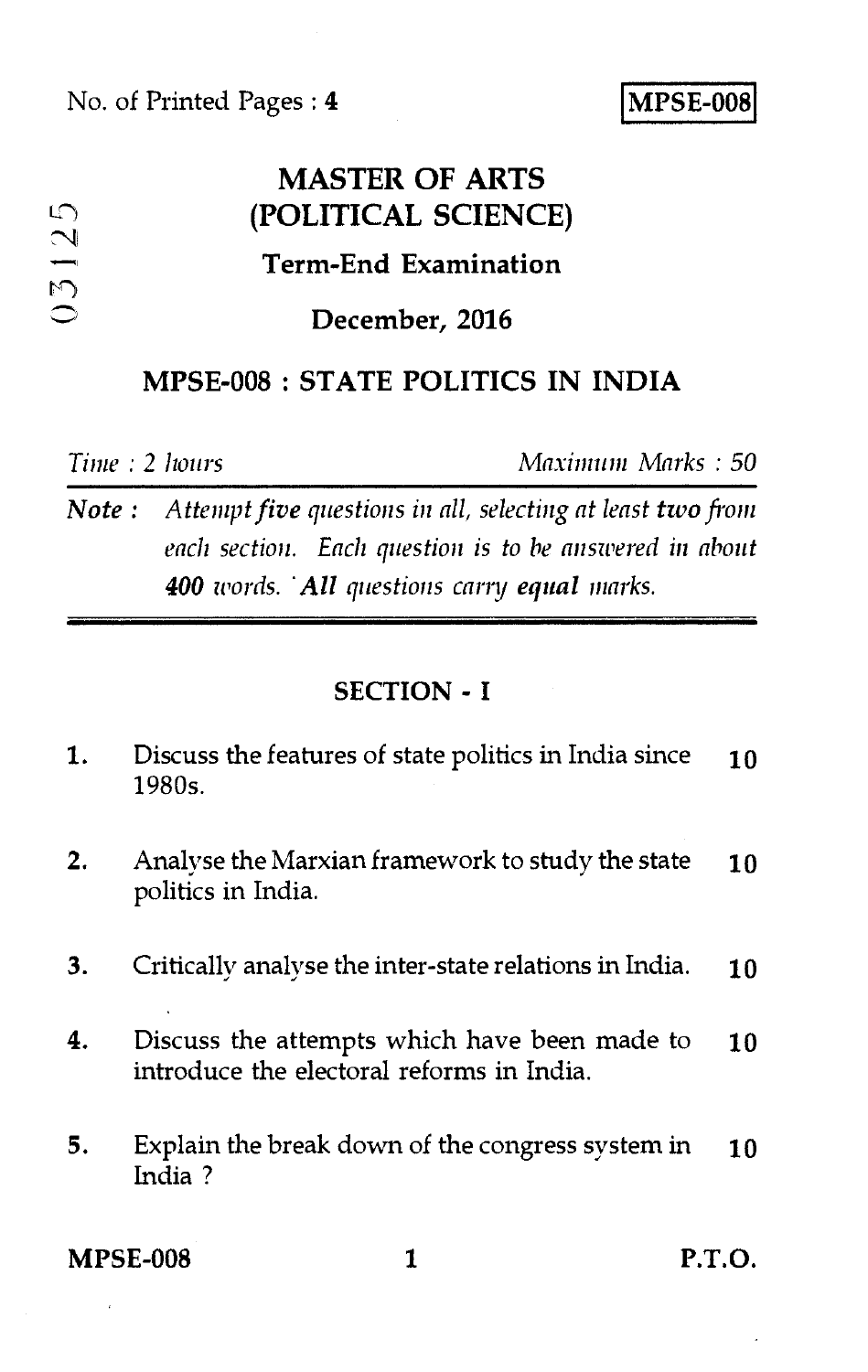### **SECTION - II**

| 6.  | Analyse the nature of relationship between<br>development and freedom.     | 10 |
|-----|----------------------------------------------------------------------------|----|
| 7.  | Discuss the impact of green revolution on farmer's<br>politics in India.   | 10 |
| 8.  | Evaluate the impact of globalisation on state<br>politics.                 | 10 |
| 9.  | Discuss the patterns of politics of ethnic minorities<br>in Indian States. | 10 |
| 10. | Write short notes on the following in about<br>$200$ words:                |    |
|     | Federation - Building framework<br>(a)                                     | 5  |
|     | Politics of water disputes<br>(b)                                          | 5  |

 $\sim 10^{-11}$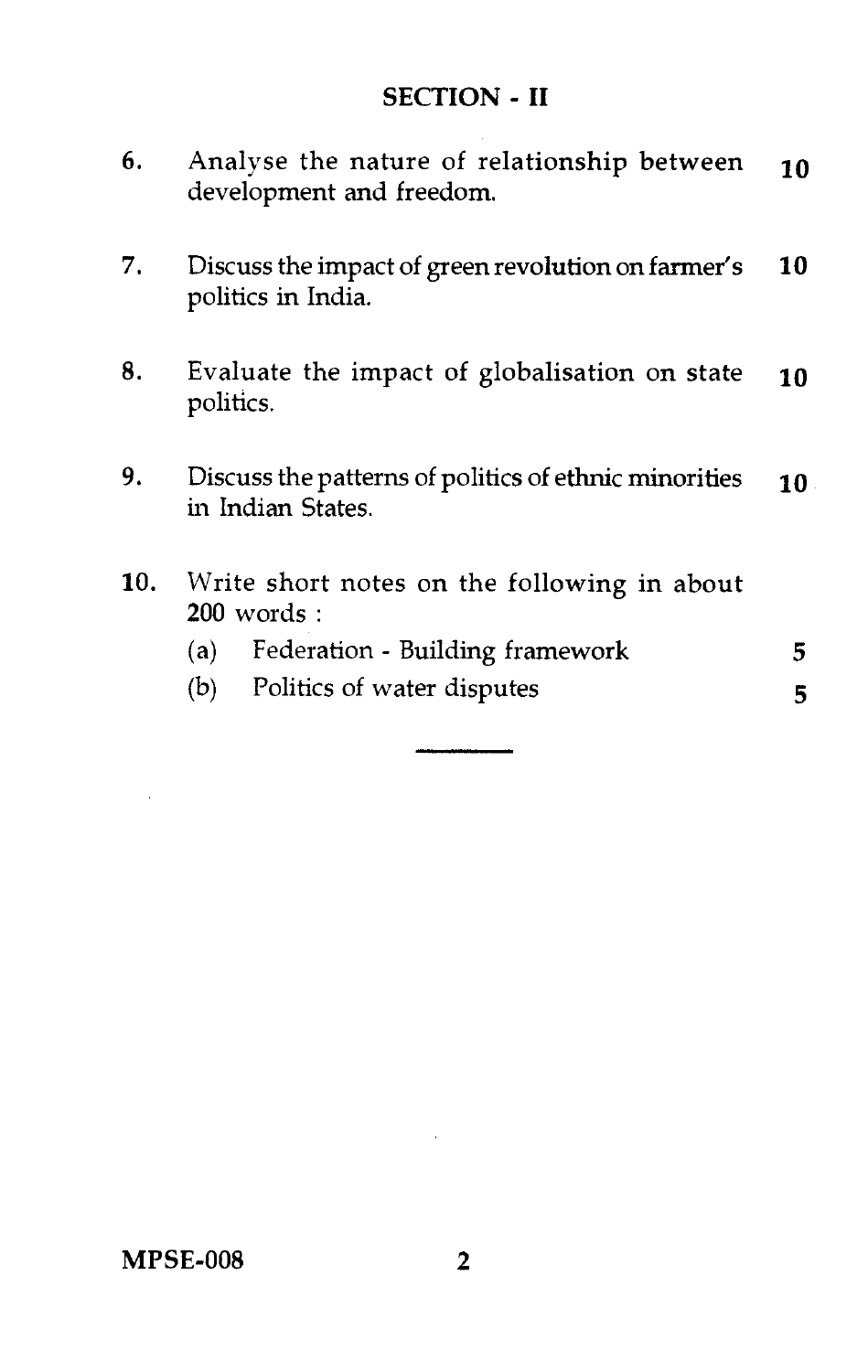एम.पी.एस.ई.-008

# स्नातकोत्तर उपाधि कार्यकम ( राजनीति शास्त्र ) सत्रांत परीक्षा दिसम्बर, 2016

### एम.पी.एस.ई.-008 : भारत में राज्य की राजनीति

समय : 2 घण्टे

अधिकतम अंक : 50

### नोट : कुल पाँच प्रश्नों के उत्तर दीजिए, प्रत्येक भाग से कम से कम दो प्रश्न चुनिए। प्रत्येक प्रश्न का उत्तर लगभग 400 शब्दों में दीजिए सभी प्रश्नों के अंक समान हैं।

#### भाग $-I$

- सन् 1980 के दशक से भारत में राज्य की राजनीति की विशेषताओं  $\mathbf{1}$ .  $10$ की चर्चा कीजिए।
- भारत में राज्य की राजनीति के अध्ययन के लिए मार्क्सवादी  $\overline{2}$ . 10 ढाँचे का विश्लेषण कोजिए।
- भारत में अन्तर-राज्य संबंधों की आलोचनात्मक समीक्षा कीजिए। 3. 10
- भारत में निर्वाचन संबंधी किए गए सुधारों को प्रस्तुत करने के 4.  $10$ प्रयासों की चर्चा कोजिए।
- भारत में कांग्रेस व्यवस्था भंग होने के कारणों को स्पष्ट कीजिए। 5.  $10$

**MPSE-008** 

3

 $P.T.O.$